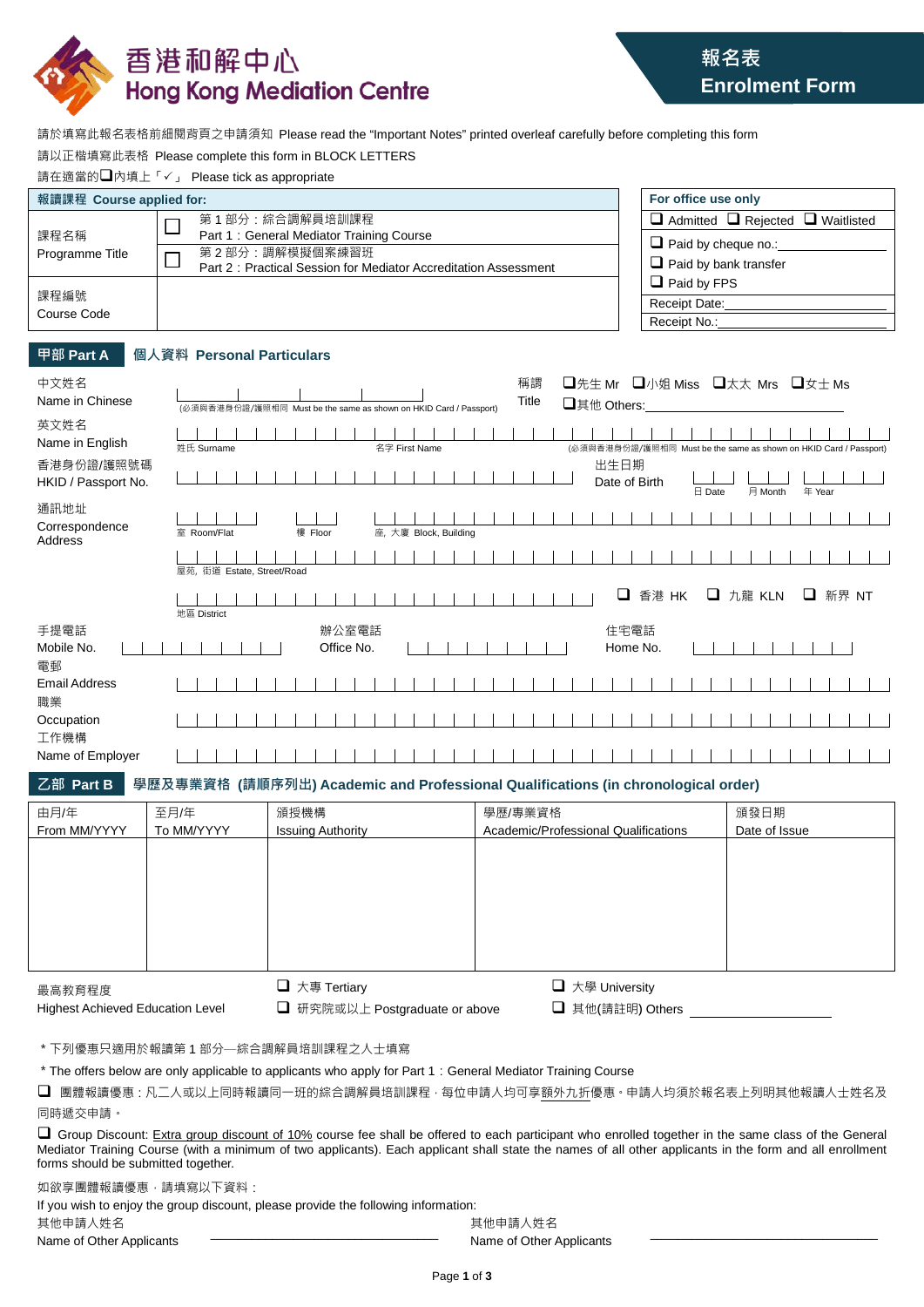|                                                                                                                                                 | *此部分只滴用於報讀第2部分—調解模擬個案練習班之人十填寫                                                                                                                |  |
|-------------------------------------------------------------------------------------------------------------------------------------------------|----------------------------------------------------------------------------------------------------------------------------------------------|--|
|                                                                                                                                                 | * This section below is applicable to applicants who only apply for Part 2: Preparatory Workshop for Mediator Accreditation Assessment       |  |
| ப                                                                                                                                               | 本人是香港和解中心舉辦或合辦之 40 小時綜合調解員培訓課程之畢業學員                                                                                                          |  |
|                                                                                                                                                 | I have completed the 40-hour General Mediator Training Course organised, or co-organised by Hong Kong Mediation Centre                       |  |
|                                                                                                                                                 | 請註明合辦機構名稱                                                                                                                                    |  |
|                                                                                                                                                 | Please indicate the name of co-organiser                                                                                                     |  |
| ப                                                                                                                                               | 本人是其他機構所舉辦的調評會認可的 40 小時綜合調解員培訓課程之畢業學員                                                                                                        |  |
|                                                                                                                                                 | I have completed the 40-hour General Mediator Training Course organised by other professional organisation and recognised by HKMAAL          |  |
|                                                                                                                                                 | 請註明機構名稱                                                                                                                                      |  |
|                                                                                                                                                 | Please state the name of organisation                                                                                                        |  |
|                                                                                                                                                 | 丙部 Part C<br>付款方法 Payment Methods                                                                                                            |  |
|                                                                                                                                                 | 支票 Cheque                                                                                                                                    |  |
|                                                                                                                                                 | 支票抬頭為「香港和解中心有限公司」 請於支票背面註明申請人姓名、聯絡電話及課程名稱。                                                                                                   |  |
|                                                                                                                                                 | Cheque should be made payable to "Hong Kong Mediation Centre Limited". Please state the applicant's name, contact number and programme title |  |
|                                                                                                                                                 | on the back of your cheque.                                                                                                                  |  |
|                                                                                                                                                 | 支票號碼<br>銀行名稱                                                                                                                                 |  |
|                                                                                                                                                 | Name of Bank<br>Cheque No.                                                                                                                   |  |
|                                                                                                                                                 | 銀行轉帳 Bank Transfer                                                                                                                           |  |
|                                                                                                                                                 | 請將學費存入本中心的銀行賬號( <b>香港匯豐銀行 162-242226-001</b> )· 並於銀行入數紙上註明申請人姓名、聯絡電話及課程名稱                                                                    |  |
| Please transfer course fee to HSBC account 162-242226-001 and state the applicant's name, contact number and programme title on the back of the |                                                                                                                                              |  |
|                                                                                                                                                 | bank slip.                                                                                                                                   |  |
|                                                                                                                                                 | 轉帳日期<br>轉帳號碼                                                                                                                                 |  |

□ 轉數快 FPS

Date of Transfer

#### 賬號 account number: **admin@mediationcentre.org.hk**

1 1 1 1 1 1 1

請將學費存入本中心的轉數快賬號,並於備註註明申請人姓名、聯絡電話及課程名稱

Please transfer course fee to our FPS account and state the applicant's name, contact number and programme title under remarks.

Transfer No.

# **丁部 Part D**

### **申請須知 Important Notes**

1. 申請人必須於限期前向本中心遞交已填妥的報名表及學費方為有效之報名申請。除非因課程額滿或取消,申請人不論上課與否,所繳付的學費亦將不 獲退回。

All valid applications must be made by submitting the completed enrolment form and course fee to Hong Kong Mediation Centre ("HKMC") on or before the deadline. Regardless of applicant's attendance, all fees once paid are not refundable unless the enrolled course is full or cancelled. 2. 本中心有權在報名人數不足或特殊情況下取消該課程,並於有需要時更改任何原定課程之導師、上課時間及地點。

- HKMC reserves the right to cancel the course due to insufficient enrolment or other unforeseen reasons, and make alteration regarding trainers, class locations and class schedules if necessary.
- 3. 課程完畢後,出席率達 100%及課程末考試合格之學員可獲香港和解中心頒發的「綜合調解員培訓讚書」。學員可憑此「綜合調解員培訓證書」自行報 考由香港調解資歷評審協會有限公司(「調評會」)統籌的認可綜合調解員評核。考生成功通過調評會考核後,可申請成為調評會的「綜合調解員」及本 中心的「專業調解會員」。申請人如欲成為調評會認可調解員,必須具備至少三年全職工作經驗。有關調評會最新評核試要求及費用詳情,請瀏覽調評 會網站。(只適用於報讀綜合調解員培訓課程之人士)

Upon the completion of the 40-hour General Mediator Training Course, a "Certificate of General Mediator Training Course" will be issued to participants with 100% attendance rate and have passed the end-of-course assessment. With this Certificate, participants are eligible to apply for the accreditation assessment directly at the Hong Kong Mediation Accreditation Association Limited ("HKMAAL"). Upon successful accreditation, candidates will be qualified as "General Accredited Mediators" and are eligible to apply for the admission to the panel list of HKMAAL and HKMC. Applicants who seek to be an accredited mediator of HKMAAL must have at least 3 years of full-time working experience. For more details on the accreditation requirements and fees, please refer to HKMAAL's website. (Only applicable to applicants of the 40-hour General Mediator Training Course)

4. 如有任何爭議,香港和解中心保留最終決定權。

In case of any disputes, Hong Kong Mediation Centre reserves the right of final decisions.

## **個人資料收集聲明 Personal Information Collection Statement**

1. 本申請表內之個人資料將供處理報讀課程申請事宜之用,但若申請人未能提供有關資料,本中心可能因此不能處理申請人的報名及與申請人聯絡。如 申請人不獲取錄,本中心將銷毀一切有關個人資料。 Personal data provided in this enrolment form will be used for admission purposes. However, failure to provide such information may impede the

enrolment process and communication with the applicant. All data will be destroyed should the enrolment be unsuccessful.

2. 本中心的職員可能會使用此報名表格內的個人資料向申請人推廣本中心的最新資訊 · 包括任何活動、課程、優惠以及服務 · 這些個人資料不會轉交予 中心以外的機構作上述用途。

The personal data provided in this form will be used by HKMC staff for delivering latest information including any events and courses to be held, discount, benefits and services offers. These personal data will not be transferred to other external parties for purposes as stated above.

3. 根據個人資料(私隱)條例,申請人有權查閱及更改其個人資料。申請人如須查閱或更改個人資料,請向本中心提交書面申請。 Under the provisions of the Personal Data (Privacy) Ordinance, applicants have the right to request access to and correction of their personal data. Applicants wishing to access or make corrections to their data should submit written requests to Hong Kong Mediation Centre.